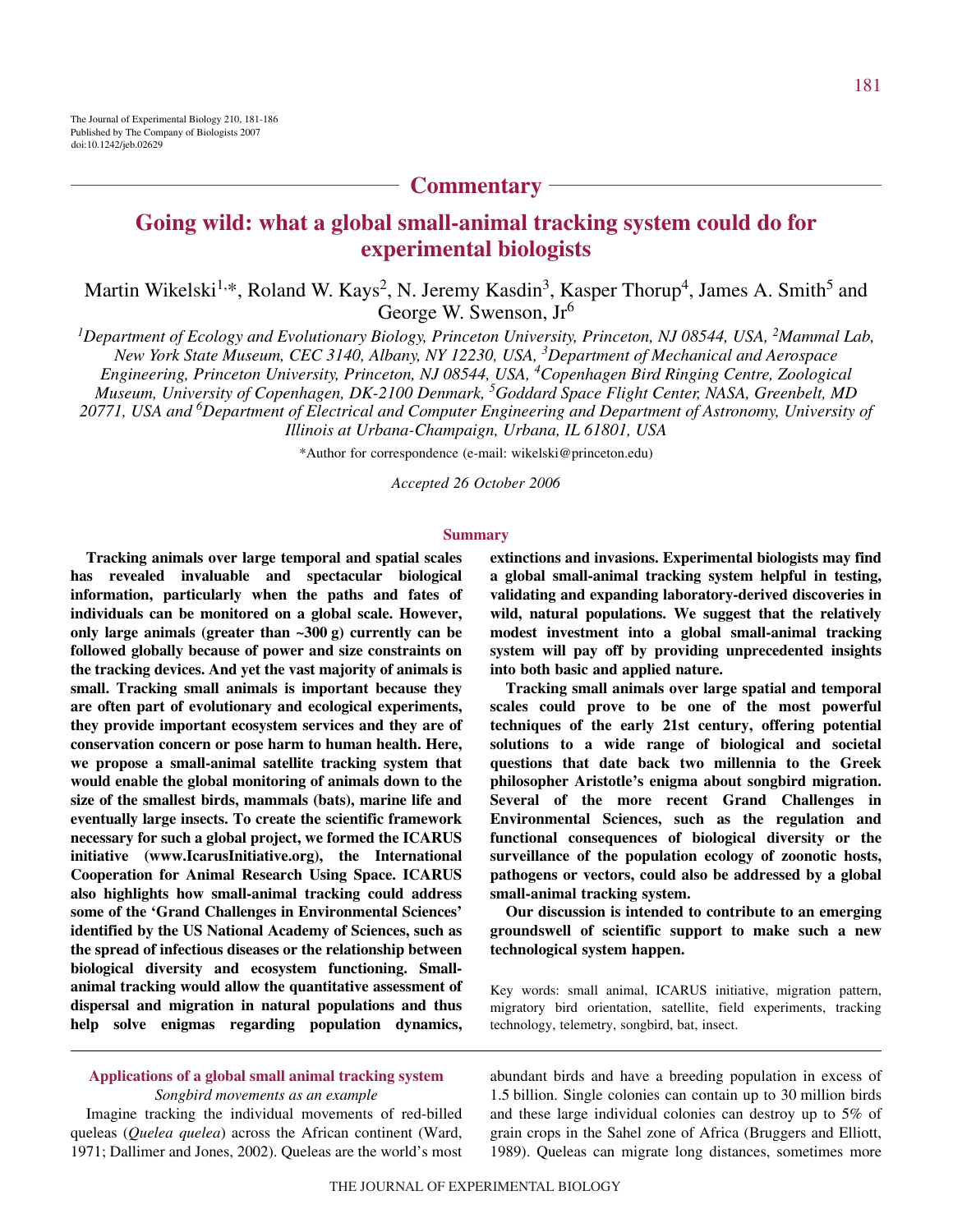than 2000 km, to seek appropriate breeding areas or to avoid food shortage (Ward, 1971). Beyond the obvious applied benefit of planning for human health emergencies such as widespread famines in the present and projected paths of these 'feathered locusts' (Manikowski, 1988; Malthus, 1995; Mullie et al., 1999), researchers could also test whether our mechanistic, lab-derived understanding of migratory drivers truly reflects migratory decisions of individuals that join the swarming herds in fields and deserts (Marshall and Disney, 1956; Desdisney et al., 1959; Wolfson and Winchester, 1959; Jones and Ward, 1976). Although it remains unclear whether a mechanistic knowledge of quelea movement would enable agricultural managers to prevent major devastations from the outset (Manikowski, 1988), tracking individuals might at least allow for a predictive forecast of pattern, similar to a tornado or hurricane warning system (Malthus, 1995).

### **The power of combined laboratory and field experiments**

In general, we suggest that a true understanding of natural phenomena, and the attendant applications that such an understanding enables, hinges upon our ability to translate and test mechanistic, laboratory-based findings in the real world (Table 1). Ideally, previous lab-based experiments conducted under controlled conditions would be repeated in the wild to validate lab-derived hypotheses and to generate new hypotheses about physiological, behavioral and life-history adaptations of animals that cannot be expressed in a laboratory setting (Bartholomew, 1986). Invaluable progress will be made in integrative and experimental biology once we are able to track the whereabouts of small animals across the globe (Lawton and May, 1983; National Academy of Sciences, 2001). For example, lab-based findings demonstrate that navigation in laboratory conditions is altered or impaired by hippocampal lesions (Sherry and Vaccarino, 1989; Strasser and Bingman, 1997) and that trigeminal nerve section prevents pigeons from sensing the magnetic field. However, studies on free-flying birds show that in both cases pigeons are nevertheless able to home (Gagliardo et al., 1999; Gagliardo et al., 2006). Furthermore, whatever the magnetic manipulation imposed on pigeons, only vanishing bearings are affected; the pigeons are always able to home (Wallraff, 1999). In the field of migratory bird orientation, Perdeck's classic field experiment testing songbird orientation mechanisms in nature (Perdeck, 1958) is still cited as providing unparalleled insight into changes in orientation mechanisms between young and adult birds. Furthermore, Muheim et al.'s review (Muheim et al., 2006) suggests that a field-based test of cue-conflicts during songbird orientation (Cochran et al., 2004) provided data that helped resolve long-standing disputes over results of lab-based

Table 1. Examples of studies using a system for tracking small animals from space that could greatly enhance existing *knowledge*

| Scientific question                                                                     | Basis of current knowledge                                                                                                                  | Possibilities in the ICARUS project                                                                                                           |
|-----------------------------------------------------------------------------------------|---------------------------------------------------------------------------------------------------------------------------------------------|-----------------------------------------------------------------------------------------------------------------------------------------------|
| Experimental approaches                                                                 |                                                                                                                                             |                                                                                                                                               |
| The migratory orientation program<br>in birds                                           | Simple experiment using ring recoveries of<br>displaced common starlings (Perdeck, 1958)                                                    | New model species (marsh warbler,<br>Swainson's thrush). Has been tried on<br>larger species                                                  |
| Cue use in orientation of migratory<br>birds                                            | With few exceptions (e.g. Cochran et al., 2004),<br>decades of orientation tests in Emlen funnels                                           | Certainty of studying the behavior at large<br>scales in the wild on many continents                                                          |
| Non-experimental approaches                                                             |                                                                                                                                             |                                                                                                                                               |
| Basic migration patterns, e.g. route<br>and wintering areas of long-<br>ranging animals | Band recoveries and observations                                                                                                            | Identifying wintering areas for endangered<br>species, e.g. aquatic warbler                                                                   |
| Dispersal                                                                               | Observations of dispersal distances or recaptures<br>of marked individuals, both of which are<br>typically spatially biased                 | Unbiased tracking of dispersal movements                                                                                                      |
| Mortality                                                                               | Mortality at different parts of the life cycle are.<br>extremely difficult to obtain in populations<br>where individuals cannot be followed | Spatially unbiased quantification of deaths<br>at different stages of the life cycle, i.e.<br>on migration and in wintering areas             |
| Maximum flight distance                                                                 | Mostly based on wind tunnel studies and theory                                                                                              | Observations of migrations by wild birds<br>suggest that much longer distances than<br>the ones estimated from tunnel studies<br>are possible |
| Effects of climate and land use<br>changes on migration patterns                        | <b>Observations</b>                                                                                                                         | The detailed paths obtained will make it<br>possible to measure these effects in real<br>time                                                 |
| Seed dispersal                                                                          | Genetic and morphological studies                                                                                                           | Direct tracking of radio-tagged seeds<br>around the world                                                                                     |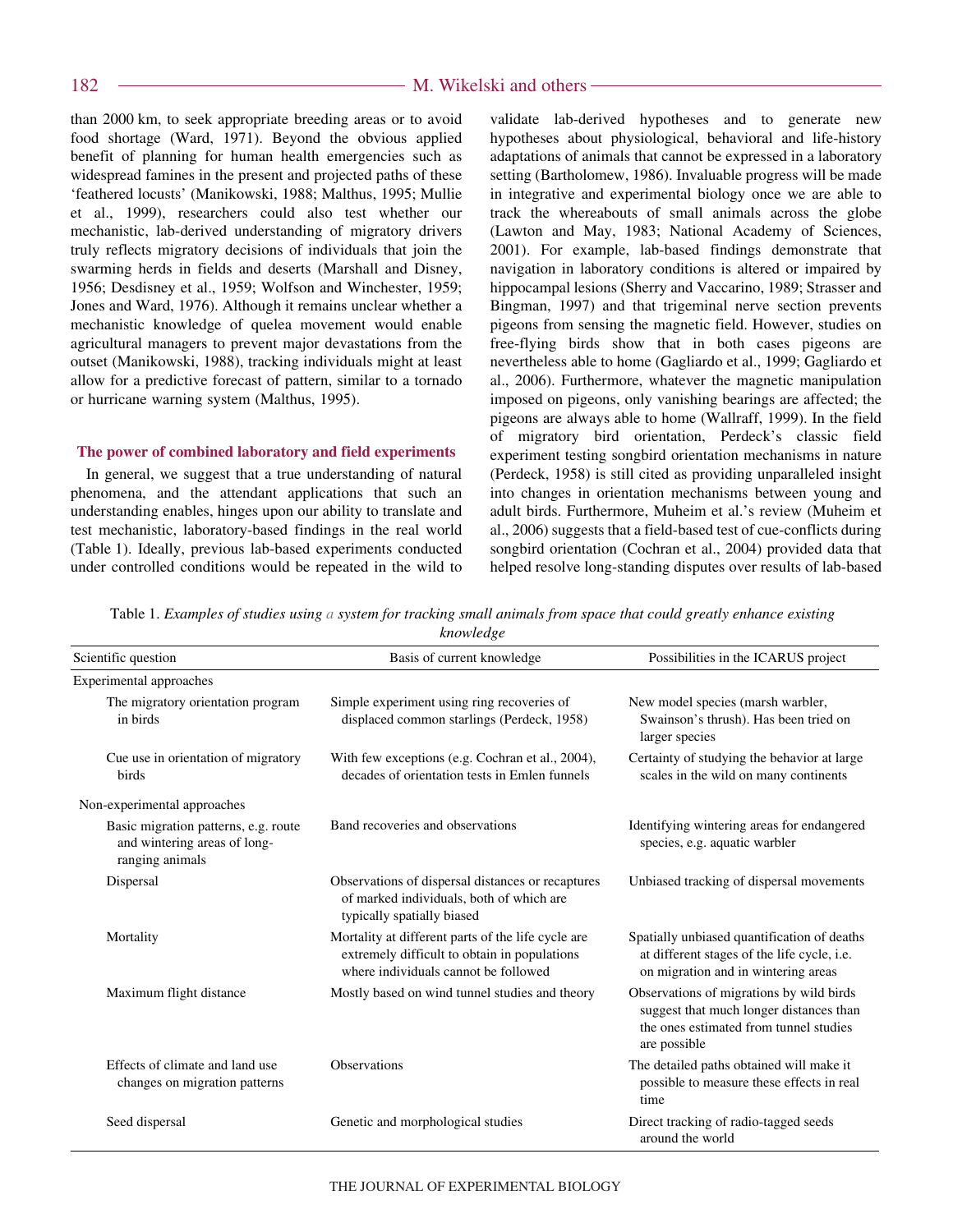orientation studies. Given this clear importance of tracking small migrating animals, it is remarkable that even after a century of songbird migration research, one 6-day track of a single Swainson's thrush (*Catharus ustulatus*) conducted 32 years ago (in 1973) by Bill Cochran (Cochran, 1987) remains our globally best data set describing the individual decisions of an estimated forty billion songbirds migrating annually among continents. All other data on individual songbird migration are limited to one or two nights of migratory flight (Cochran et al., 2004; Diehl and Larkin, 1998; Wikelski et al., 2003; Cochran and Wikelski, 2005; Bowlin et al., 2004) or banding studies connecting dots across continents (Thorup and Rahbek, 2004). We know even less about migration in small mammals such as bats (Tuttle and Stevenson, 1977; Cryan et al., 2004). Even so, this lack of knowledge of individual migration pattern should not conceal the fact that major progress in small-animal migration continues to be made, with spectacular insights being published in rapid succession (Alerstam and Hedenström, 1998; Berthold, 2001).

### **A global challenge for experimental biologists: dispersal and long-distance migration**

Migrating animals pose the most extreme challenge in animal tracking (Cochran, 1972), but even repeatedly locating resident study animals is rarely easy (Winkler et al., 2004). Many animal species are cryptic, shy and faster than the field biologists chasing after them. Nevertheless, there are many situations in nature where this is not true, and experimental biologists have taken advantage of this. The bonanza of knowledge that these situations have produced illustrates the scientific potential of a global tracking system. The Galapagos are one such example where animal dispersal is limited. The extraordinary success of Rosemary and Peter Grant's long-term investigation on Darwin's finches (Grant and Grant, 1996) relies on the ability to reliably relocate individuals, enabled because they work on birds living on a small, desolate crater island 1000 km off the Pacific coast of South America. In most other 'open' study systems, the demonstration of microevolutionary processes would have been much more equivocal.

The only reliable approach for animal tracking with guaranteed global coverage and constant access is *via* satellite. Present satellite technology allows us to track large  $(>300 \text{ g})$ animals globally and has led to spectacular insights. Weimerskirch et al. tracked wandering albatrosses (*Diomedea exulans*) around the South Pole and through the Indian Ocean and related their wanderings to feeding rates and food distribution (Weimerskirch et al., 1993). Fuller and colleagues found a breeding snowy owl in Alaska one year, then in Canada and in Siberia in subsequent years (Fuller et al., 2003), presumably also breeding at these locations. Block and coworkers tracked bluefin tuna across the entire Atlantic and into the Mediterranean Sea (Block et al., 2005). Although all of these studies are remarkable, many large animals such as petrels or albatrosses may outlive their researchers (Clapp and Sibley, 1966) and thus do not allow for evolutionary trends to be observed. Similarly, for many experimental studies, large animals are not ideally suited as they are either endangered and protected, not numerous enough, again too long-lived or simply too difficult to keep in any numbers to study selection on certain traits.

The most limiting factor of modern satellite tracking methods is the size of the tag. The smallest commercially available satellite transmitter in  $2006$  (9.5 g; www.microwavetelemetry.com) is still too large for ~81% of all bird species [6106 bird species of 7514 species for which body weights are available weigh less than 240 g (Bennett and Owens, 2002); following the <5% body weight rule (Murray and Fuller, 2000)]. Similarly, ~66.8% of the world's mammal fauna cannot be tracked over long distances, i.e. from space, again because of body weight constraints on transmitter size [Fig. 1; 3763 of 5630 species for which body weights are available (Smith et al., 2003)].

### **Beyond Aristotle's migration enigma: tracking small animals globally**

We suggest here that tracking small mobile animals will solve some of the longest-standing biological enigmas across a range of disciplines and provide a much sought-after tool for experimental biologists of all fields (e.g. Pennycuick, 1969; Hedenström and Alerstam, 1997; Klaassen et al., 2000). Aristotle wondered about 2000 years ago where songbirds disappeared to in winter (Peck, 1968). For many of the species that the famous natural philosopher was concerned about, we are still rather ignorant – even in Europe, where scientific bird banding started more than 100 years ago (Berthold, 2001). For most of the species wintering in tropical areas, our knowledge about wintering homes and migration routes is limited to less than a handful of recoveries in the presumed wintering areas and the information contained in the recordings of observers (Thorup and Rahbek, 2004).



Fig. 1. The body weight distribution of the world's mammals demonstrates that most mammals are small. Approximately 66% of the world's mammals cannot be followed over large distances (i.e. be tracked from space) because mammals smaller than  $\sim$ 240 g cannot carry satellite transmitters (from Smith et al., 2003).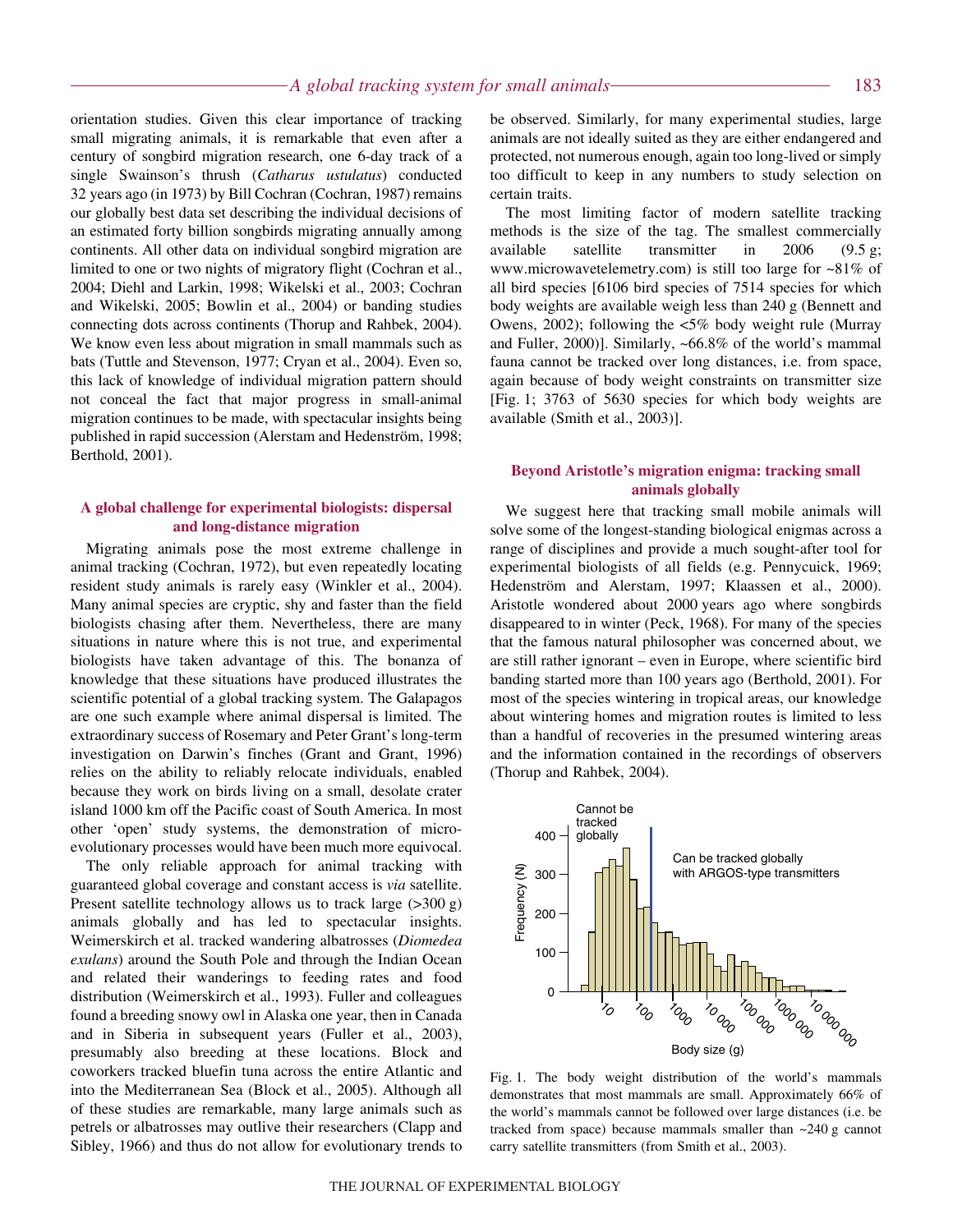Other questions for biologists that such new satellite tracking methods could address are natal dispersal (Winkler et al., 2004), a mechanism critical to our understanding and modeling of animal demography (Lawton and May, 1983), metapopulation dynamics (Robinson et al., 1995), life-history evolution (Sillett and Holmes, 2002) and extinction (Jackson, 1979; Webster et al., 2002). For example, it is unknown whether the fragmented landscapes of the North American Midwest are population sinks for wood thrushes or whether these long-distance migratory songbirds sustain healthy populations amidst the corn and soybean fields, despite high nest predation (Robinson et al., 1995). Long-term tracking over large spatial scales could be used to discover when and where free-ranging animals die, helping to improve our understanding of the ecology of the different life-cycle stages that are otherwise very difficult to investigate (Rubenstein et al., 2002). Furthermore, the paths of birds, bats, rodents and insects carrying diseases could be followed (Rappole et al., 2000; Malkinson et al., 2002).

What is needed to address these problems is a system that can track hundreds of small animals down to the size of a 6 g hummingbird or large insects (Naef-Daenzer et al., 2005; Wikelski et al., 2006) over large, continental distances and over long periods of time. Individuals should be tracked over at least one entire year to solve pressing scientific and conservation questions, such as where individuals die and what stopover sites are most important (Moore and Simons, 1992; McNamara et al., 1998; Moore, 2000; Sillett and Holmes, 2002).

#### **Why current technology is not sufficient**

Various new technologies or combinations of already existing technologies could theoretically provide the means to fulfill these science requirements, although each has its own series of hurdles to overcome before meeting our scientific needs. For example, to understand the connectivity between breeding and wintering grounds, a combination of genetic, isotopic and banding studies could provide significant insights (Rubenstein et al., 2002). However, the spatial precision of these methods is inherently limited (Rubenstein and Hobson, 2004) and the actual routes that animals take during migration would remain unknown. Satellite tracking systems such as ARGOS (www.argosinc.com) have produced spectacular global location data for large animals, for example albatrosses (Weimerskirch et al., 1993). ARGOS instruments are housed on board different satellites from the US National Oceanic and Atmospheric Administration, The Japanese Space Agency and the European Meteorological Satellite organization. Two satellites are operational at any time in  $~850~km$  orbits. The ARGOS system collects data from Platform Terminal Transmitters (PTTs) and delivers telemetry data directly to the users. PTT satellite tags may be shrunk down to smaller sizes in the future but will be unlikely to surpass a lower size limit of 5–8 g. GPS (Global Positioning System) tags are now approaching 5-10 g (Lipp et al., 2004; www.technosmart.edu), but these tags often need to be recovered to read out the positions and they still remain too large for most animals. GPS tags with a communication network to transmit data are even heavier (30 g; www.microwavetelemetry.com). Miniaturizing cell-phone technology holds high promises but also high hurdles. The hardware and software (including  $>1$  million lines of code) are advanced and inexpensive to purchase but very customized to commercial applications. It is unclear to what degree a small market such as experimental biology can capitalize on this technology. Furthermore, network coverage remains limited on a global scale and locational accuracy is low (Stokely, 2005). Radar technology, either passive or active, also holds many promises but, because of the immobility of most radar installations, will not resolve long-distance migration of individuals (passive radar) (Gauthreaux and Belser, 2003). Active radar, such as the cross-band transponder technology, faces similar power and detection problems as the ARGOS satellite tags (www.earthspan.org).

#### **A global solution to track small animals**

All long-distance tracking problems boil down to constraints in the emitted signal power of animal-borne tags and the detection of these weak signals against background noise (Cochran and Wikelski, 2005). These problems are not unique to animal tracking. Another scientific discipline has already addressed similar, albeit inverse, problems. As radio astronomers cannot increase the power emitted by distant galaxies or control the nature of the radio emissions, they were forced to build sensitive receivers with sophisticated antennae and to develop elaborate signal processing algorithms (e.g. Kraus, 1986; Thompson et al., 1986). We suggest that the best technical solution for experimental biologists involves a similar solution (Cochran and Wikelski, 2005; Cochran and Wikelski, 2005). Radio astronomers point antennas into space to locate faint radio sources against background noise tens of thousands of times stronger. Wildlife biologists could point antennas towards earth from near-earth orbit to locate small radio transmitters attached to animals. Radio telemetry receivers and antennas mounted on satellites have global reach and are a natural extension of the ground and aerial radio techniques that have been the mainstay of animal tracking for the past 45 years (Lord et al., 1962). Extending this space technology to accommodate much smaller animals than can be served by the ARGOS program will have very great benefits to the study of dispersal and migration.

The physics of this scenario has been modeled and shown to provide a workable solution using presently available radio technology. Satellite-mounted radio receivers could track radio-tags with a radiated power as low as  $1 \text{ mW}$  with an accuracy of a few km under favorable conditions. This power can be achieved by modern tags as small as  $\langle 1, g \rangle$ , which could be carried by, for example, migrating birds, bats, rodents, marine life or even desert insects. In the marine realm, radio transmitters could not be received in space when animals are below the surface, but a satellite system could work for surfacing animals or with the help of pop-up archival tags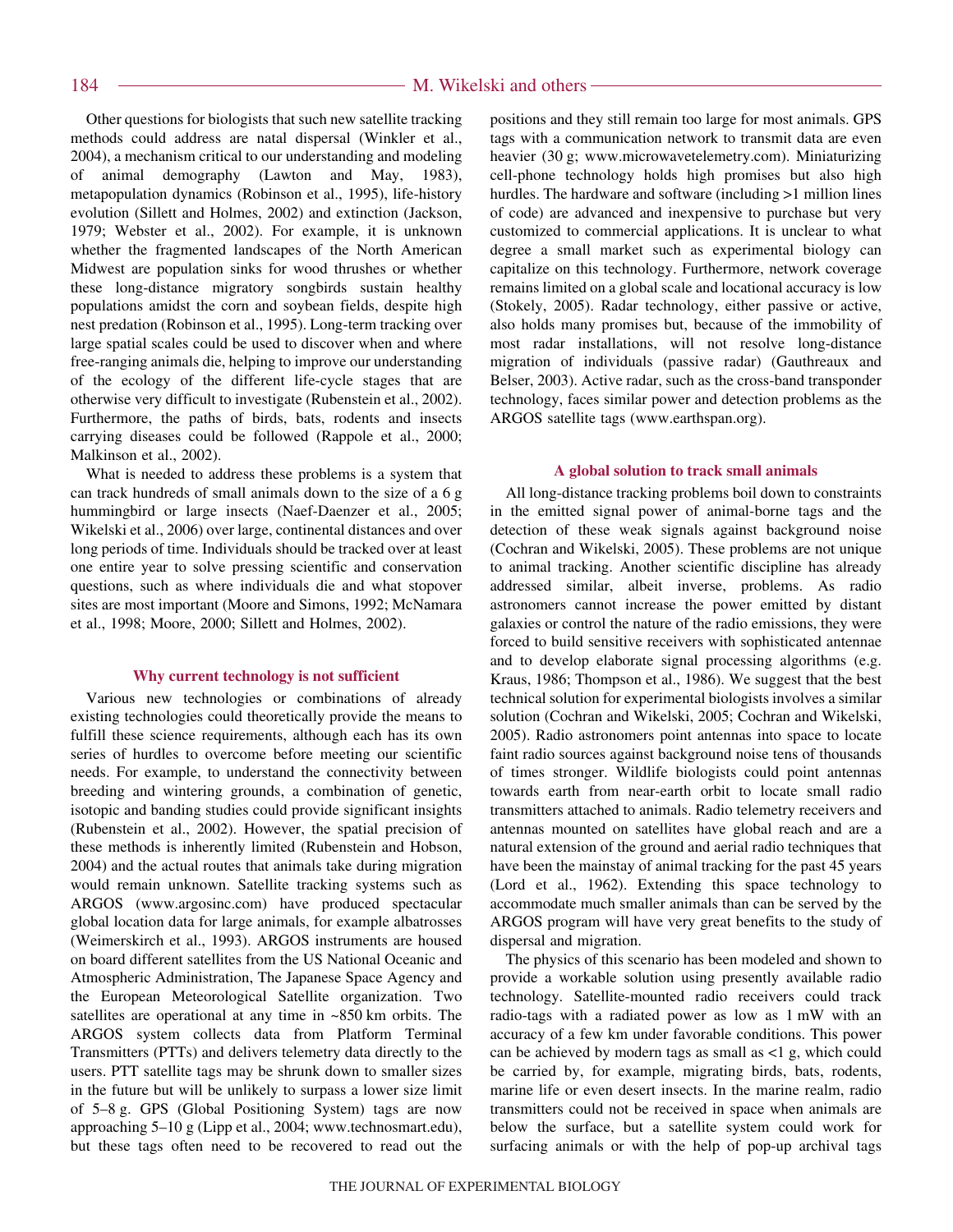(Block et al., 2005). The remote measurement of physiological parameters characterizing the state of animals could be added to any of these tags (Cooke et al., 2004; Bowlin et al., 2005).

### **ICARUS can make a small-animal tracking satellite fly**

Given the potential for this empowering technology to transform our understanding of the natural world, we have formed a global initiative to support its deployment: the International Cooperation for Animal Research Using Space (ICARUS; www.icarusinitiative.org). We propose to employ radio technology on a near-earth orbit satellite (to be deployed) to track small animals around the globe. Within this framework, one possible actual satellite design is already being considered (www.icarusinitiative.org/solutions). The benefits of such a system seem obvious to scientists, but many hurdles remain to convince funding agencies and politicians that such an effort is worth the investment  $(50-100$  million US\$) required to build and launch a satellite. This paper represents a start at this task, highlighting a number of age-old questions about the natural world that such a system could solve and why they are broadly important in basic and applied ways. We encourage experimental biologists to consider how global tracking could help address their research needs and together create the scientific groundswell to make ICARUS fly.

This study was partially supported by NSF RCN (MIGRATE), the National Geographic Society and the Peninsula Foundation (Frank Levinson). We also thank Princeton University, the Danish Natural Science Council and the Smithsonian Tropical Research Institute for support.

#### **References**

- **Alerstam, T. and Hedenström, A.** (1998). Optimal migration. *J. Avian Biol.* **29**, 339-340.
- **Bartholomew, G. A.** (1986). The role of natural history in contemporary biology. *Bioscience* **3**, 324-329.
- **Bennett, P. M. and Owens, I. P. F.** (2002). *Evolutionary Ecology of Birds: Life Histories, Mating Systems and Extinction*. New York: Oxford University Press.
- **Berthold, P.** (2001). *Bird Migration: A General Survey*. New York: Oxford University Press.
- **Block, B. A., Teo, S. L. H., Walli, A., Boustany, A., Stokesbury, M. J. W., Farwell, C. J., Weng, K. C., Dewar, H. and Williams, T. D.** (2005). Electronic tagging and population structure of Atlantic bluefin tuna. *Nature* **434**, 1121-1127.
- **Bowlin, M. S., Cochran, W. W. and Wikelski, M.** (2005). Biotelemetry of New World thrushes during migration: physiology, energetics and orientation in the wild. *Integr. Comp. Biol.* **45**, 295-304.
- **Bruggers, R. L. and Elliott, C. C. H.** (1989). *Quelea quelea, Africa's Bird Pest*. Oxford: Oxford University Press.
- **Clapp, R. B. and Sibley, F. C.** (1966). Longevity records of some central Pacific seabirds. *Bird Banding* **38**, 193-197.
- **Cochran, W. W.** (1972). Long-distance tracking of birds. In *Animal Orientation and Navigation* (ed. K. Schmidt-Koenig, G. J. Jacobs, S. R. Galler and R. E. Belleville), pp. 39-59. Washington, DC: US Government Printing Office.
- **Cochran, W. W.** (1987). Orientation and other migratory behaviors of a Swainson's Thrush followed for 1500 km. *Anim. Behav.* **35**, 927-929.
- **Cochran, W. W. and Wikelski, M.** (2005). Individual migratory tactics of New World *Catharus* thrushes: current knowledge and future tracking

options from space. In *Birds of Two Worlds* (ed. P. Marra and R. Greenberg), pp. 274-289. Princeton: Princeton University Press.

- **Cochran, W. W., Mouritsen, H. and Wikelski, M.** (2004). Migrating songbirds recalibrate their magnetic compass daily from twilight cues. *Science* **304**, 405-408.
- **Cooke, S. J., Hinch, S. G., Wikelski, M., Andrews, R. D., Kuchel, L. J., Wolcott, T. G. and Butler, P. J.** (2004). Biotelemetry: a mechanistic approach to ecology. *Trends Ecol. Evol.* **19**, 335-343.
- **Cryan, P. M., Bogan, M. A., Rye, R. O., Landis, G. P. and Kester, C. L.** (2004). Stable hydrogen isotope analysis of bat hair as evidence for seasonal molt and long-distance migration. *J. Mammal.* **85**, 995-1001.
- **Dallimer, M. and Jones, P. J.** (2002). Migration orientation behaviour of the red-billed quelea *Quelea quelea*. *J. Avian Biol.* **33**, 89-94.
- **Desdisney, H. J., Lofts, B. and Marshall, A. J.** (1959). Duration of the regeneration period of the internal reproductive rhythm in a Xerophilous equatorial bird, *Quelea quelea*. *Nature* **184**, 1659-1660.
- **Diehl, R. H. and Larkin, R. P.** (1998). Wing beat frequency of *Catharus* thrushes during nocturnal migration, measured via radio telemetry. *Auk* **115**, 591-601.
- **Fuller, M. R., Holt, D. and Schueck, L. S.** (2003). Snowy owl movements: variation on the migration theme. In *Avian Migration* (ed. P. Berthold, E. Gwinner and E. Sonnenschein), pp. 359-366. Heidelberg: Springer.
- **Gagliardo, A., Ioalé, P. and Bingman, V. P.** (1999). Homing in pigeons: the role of the hippocampal formation in the representation of landmarks used for navigation. *J. Neurosci.* **19**, 311-315.
- **Gagliardo, A., Ioalè, P., Savini, M. and Wild, J. M.** (2006). Having the nerve to home: trigeminal magnetoreceptor *versus* olfactory mediation of homing in pigeons. *J. Exp. Biol.* **209**, 2888-2892.
- **Gauthreaux, S. A. and Belser, C. G.** (2003). Radar ornithology and biological conservation. *Auk* **120**, 266-277.
- **Grant, P. R. and Grant, B. R.** (1996). Speciation and hybridization in island birds. *Philos. Trans. R. Soc. Lond. B Biol. Sci.* **351**, 765-772.
- **Hedenström, A. and Alerstam, T.** (1997). Optimum fuel loads in migratory birds: distinguishing between time and energy minimization. *J. Theor. Biol.* **189**, 227-234.
- **Jackson, J. A.** (1979). Insectivorous birds and North American forest ecosystems. In *The Role of Insectivorous Birds in Forest Ecosystems* (ed. J. G. Dickinson, R. N. Connor, R. R. Fleet, J. A. Jackson and J. C. Kroll), pp. 1-7. New York: Academic Press.
- **Jones, P. J. and Ward, P.** (1976). Level of reserve protein as proximate factor controlling timing of breeding and clutch-size in red-billed quelea *Quelea quelea*. *Ibis* **118**, 547-574.
- **Klaassen, M., Kvist, A. and Lindström, Å.** (2000). Flight costs and fuel composition of a bird migrating in a wind tunnel. *Condor* **102**, 444- 451.
- **Kraus, J. D.** (1986). *Radio Astronomy*. Powell: Cygnus-Quasar Books.
- **Lawton, J. H. and May, R. M.** (1983). The birds of Selbourne. *Nature* **306**, 732-733.
- **Lipp, H. P., Vyssotski, A. L., Wolfer, D. P., Renaudineau, S., Savini, M., Troster, G. and Dell'Omo, G.** (2004). Pigeon homing along highways and exits. *Curr. Biol.* **14**, 1239-1249.
- **Lord, R. D., Bellrose, F. C. and Cochran, W. W.** (1962). Radio telemetry of the respiration of a flying duck. *Science* **137**, 39-40.
- **Malkinson, M., Banet, C., Weisman, Y., Pokamunski, S., King, R., Drouet, M. T. and Deubel, V.** (2002). Introduction of West Nile virus in the Middle East by migrating white storks. *Emerg. Infect. Dis*. **8**, 392-397.
- **Malthus, T.** (1995). Mapping and monitoring of *Quelea* habitats in East-Africa. *Int. J. Geogr. Inf. Syst.* **9**, 650.
- **Manikowski, S.** (1988). Aerial spraying of Quelea. *Trop. Pest Manag.* **34**, 133- 140.
- **Marshall, A. J. and Disney, H.** (1956). Photostimulation of an equatorial bird (*Quelea quelea*, Linnaeus). *Nature* **177**, 143-144.
- **McNamara, J. M., Welham, R. K. and Houston, A. I.** (1998). The timing of migration within the context of an annual routine. *J. Avian Biol.* **29**, 416- 423.
- **Moore, F. R.** (2000). *Stopover Ecology of Nearctic-Neotropical Landbird Migrants: Habitat Relations and Conservation Implications*. Lawrence: Allen Press.
- **Moore, F. R. and Simons, T. R.** (1992). Habitat suitability and stopover ecology of Neotropical landbird migrants. In *Ecology and Conservation of Neotropical Migrant Landbirds* (ed. J. M. Hagan, III and D. W. Johnston), pp. 345-355. Washingon, DC: Smithsonian Institution Press.
- **Muheim, R., Moore, F. R. and Phillips, J. B.** (2006). Calibration of magnetic